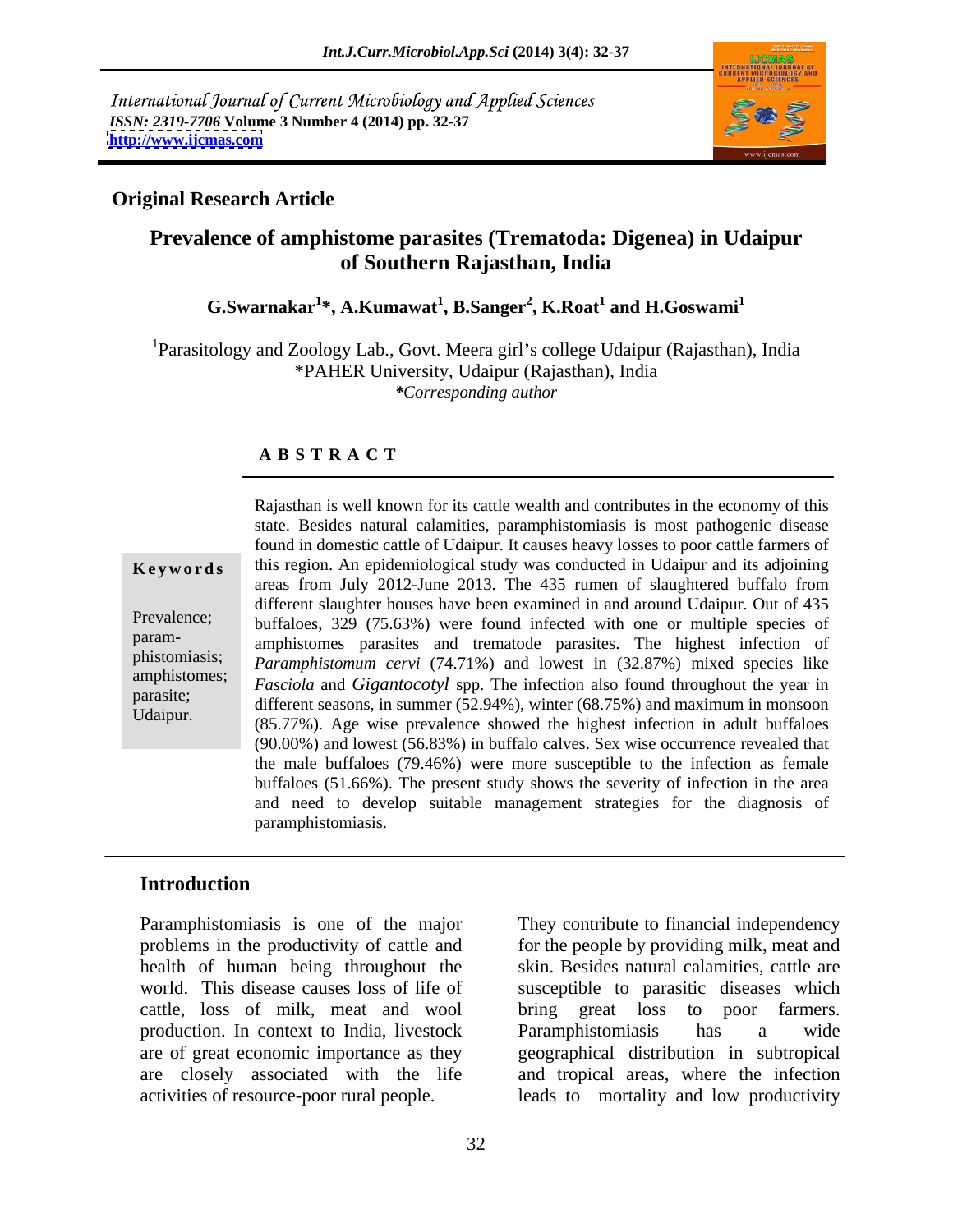(Benesch 1993; WHO 2002; Vatta & were washed several times in the tap water Krecek., 2002; Hassan *et al.,*2005; Uddin *et al.,*2006; Hoste *et al.,* 2010; Kakkar & Kakersulamankhel*.,*2008; Kanyari *et al.,* 2009; Tsotetsi *et al.,*2013 and Sharma and Busang *.,* 2013). It is a group of disease caused by the various species of trematode parasite; *Paramphistomum cervi*, *Gastrothylax* spp, *Cotylophoron* spp, Bleached amphistomes were washed in *Orthocoelium* spp, *Fasciola* spp are found 70% alcohol, stained with alcoholic borax to be predominant in domestic ruminants. The disease is a major concern in the areas where snail population's viz. hours. Cleared amphistomes were *Indoplanorbis exustus, Lymnea* increases mounted in DPX on glass slides and during monsoon and post monsoon season. Incidence of amphistomosis in cattle, identify the species. The whole mounts of buffaloes, sheep and goat have been parasites were used for identification of reported in different states of India from time to time (Varma 1957; Chhabra & morphological character as detailed by Gill., 1975; Gupta *et al*., 1987; Hafeez & Rao., 1987; *Varma et al.,* 1989; Sahay *et al.,* 1989; Sanyal 1991; Banerjee & Agarwal., 1992; Manna *et al.,*1994; Tondon *et al*., 2005; Hassan *et al.,*2005; Sreedhar *et al.,*2009; and Lone *et al.,* 2013). In Rajasthan prevalence of buffaloes (*Bubalus bubalis*) from July trematode parasites have been observed in southern part of state (Swarnakar, 2007; Wadhawa *et al.,* 2011 and Swarnakar & Kumawat*.,* 2013). However, the character as detailed by Dutt (1980). Out prevalence of amphistomes in buffaloes in of 435 buffaloes, 329 buffaloes were<br>association with age, sex and seasons has found infected with amphistomes, association with age, sex and seasons has not been studied in Rajasthan. Therefore, in this study, an attempt was made to record the prevalence of amphistomes Four species of amphistomes viz. associated with the influence of age, sex<br>and seasons. Paramphistomum cervi, Gastrothylax

The amphistomes were collected from infected parts of rumen of Buffalo (*Bubalus bubalis*) at local zoo abattoir and  $\frac{1}{\text{coliccoelium}}$  (63.44%) and lowest various slaughtered houses in Udaipur percentage of infection of *Cotylophoron*  from July 2012 - June 2013. The infected part of rumen from time to time was brought to the laboratory and amphistomes

and they were transferred into 0.9% physiological saline, fixed in hot AFA (Alcohol 85 ml, formalin 10 ml and acetic acid 5ml.) at 80 to 85° C for few second then pressed between two slides (to make them flat) left in cold AFA, bleached in chlorinated alcohol for twelve hours. carmine for 5 min, dehydrated in alcoholic series and cleared in clove oil for twelve hours. Cleared amphistomes were examined under light microscope to finally the worms, on the basis of their Dutt (1980). **Results and Discussion**

The amphistome parasites were collected from ruman of the freshly slaughtered 2012 to June 2013. The whole mounts of parasites were used for identification of worms, on the basis of their morphological of 435 buffaloes, 329 buffaloes were found infected with amphistomes, resulting rate of 75.63%.

and seasons. The parameter of the parameter of the contract of the contract of the contract of the contract of the contract of the contract of the contract of the contract of the contract of the contract of the contract of **Materials and Methods** *cotylophorun* were recorded in present Four species of amphistomes viz. *Orthocoelium scoliocoelium, Paramphistomum cervi, Gastrothylax cruminifer and Cotylophorum* investigation (Table 1).The cattle were highly infected with *Paramphistomum cervi* (69.42%) followed by *Orthocoelium scoliocoelium* (63.44%)and lowest *cotylophorum* (61.60%)*, Gastrothylax cruminifer* (40.22%) and mixed species (32.87%).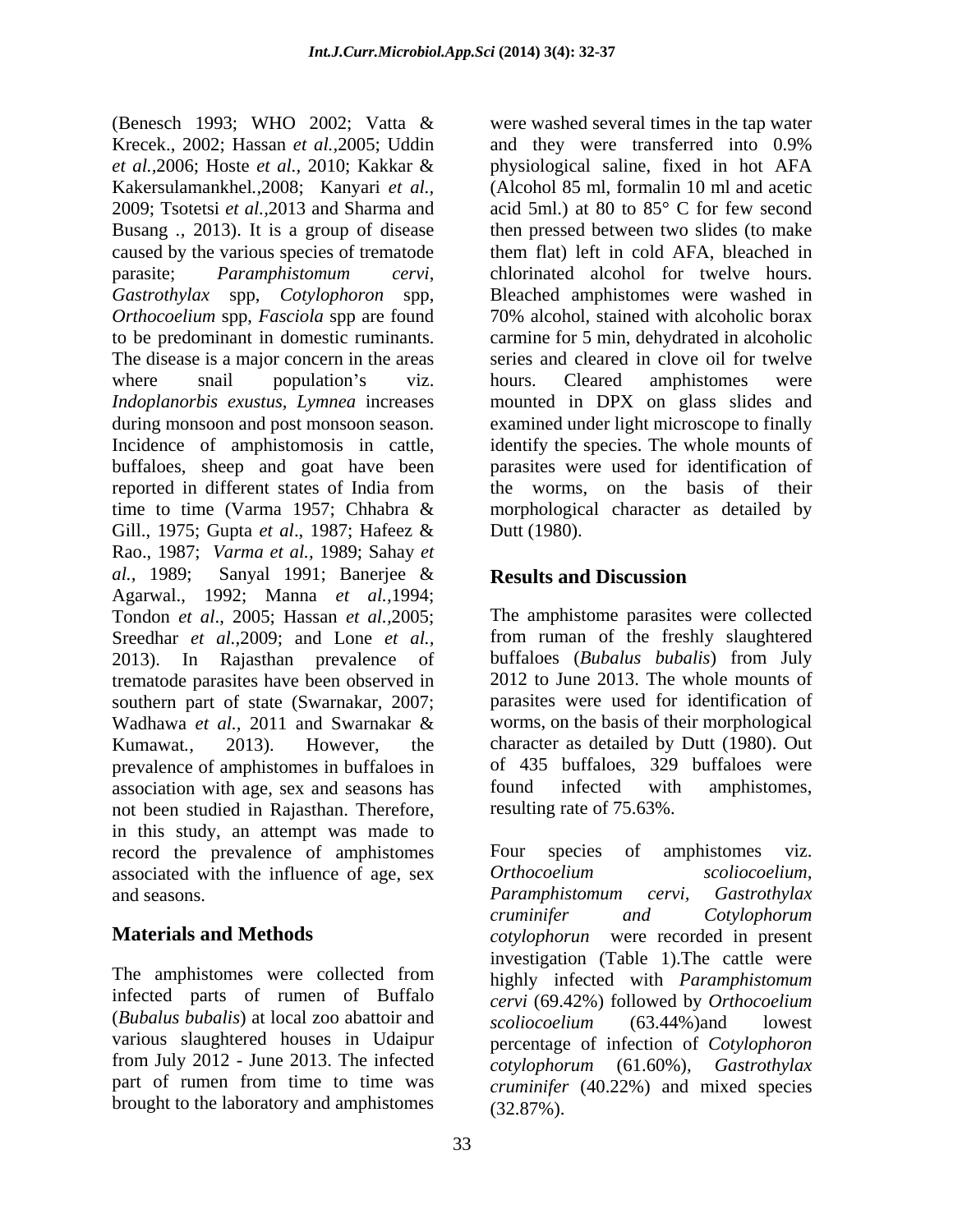| Species identified                       | No of Infected buffaloes | Prevalence      |
|------------------------------------------|--------------------------|-----------------|
|                                          | $n - 435$                |                 |
| Paramphistomum cervi                     |                          | 69.42%          |
| $\int$ Orthocoelium scoliocoelium        |                          | 63.44%          |
| Cotylophoron cotylophorum                |                          | 61.60%          |
| Gastrothylax cruminifer                  |                          |                 |
| Other species                            |                          | $32.87^{\circ}$ |
| $\big $ (Fasciola and Gigantocotyl spp), |                          |                 |

#### **Table.1** The infection percentage of different species of amphistomes in buffaloes in Udaipur

#### **Table.2** Seasonal occurance of amphistomes in Buffaloes in Udaipur

| Seasons                          | No. of buffaloes<br>Examined | No of buffaloes Prevalance<br>Infected | (% )   |
|----------------------------------|------------------------------|----------------------------------------|--------|
| Summer(March to June)            |                              |                                        | 52.94% |
| Monsoon(July to October)         | 239                          |                                        | 85.77% |
| Winter(November to February) 128 |                              |                                        | 68.75% |
| Total                            |                              |                                        |        |

#### **Table.3** Age wise occurrence of amphistomes in buffaloes in Udaipur

| Age group                  | No of buffaloes | No. of buffaloes Prevalence |         |
|----------------------------|-----------------|-----------------------------|---------|
|                            | Examined        | metre                       |         |
| Buffaloes calf(8-12months) |                 |                             | 56.83%  |
| Buffaloes bull (2-3years)  |                 |                             | 87.280% |
| Buffaloes adult(5-6 years) |                 |                             |         |
| 10.041                     | 433<br>$ -$     |                             |         |

#### **Table.4** Sex wise occurrence of amphistomes in buffaloes in Udaipur

| Sex    | No. of buffaloes | No. of buffaloes | Prevalence         |
|--------|------------------|------------------|--------------------|
|        | Examined         | Infected         |                    |
| Male   |                  |                  | 70.460<br>$9.40\%$ |
| Female |                  |                  | 51.66%             |
| Total  |                  |                  |                    |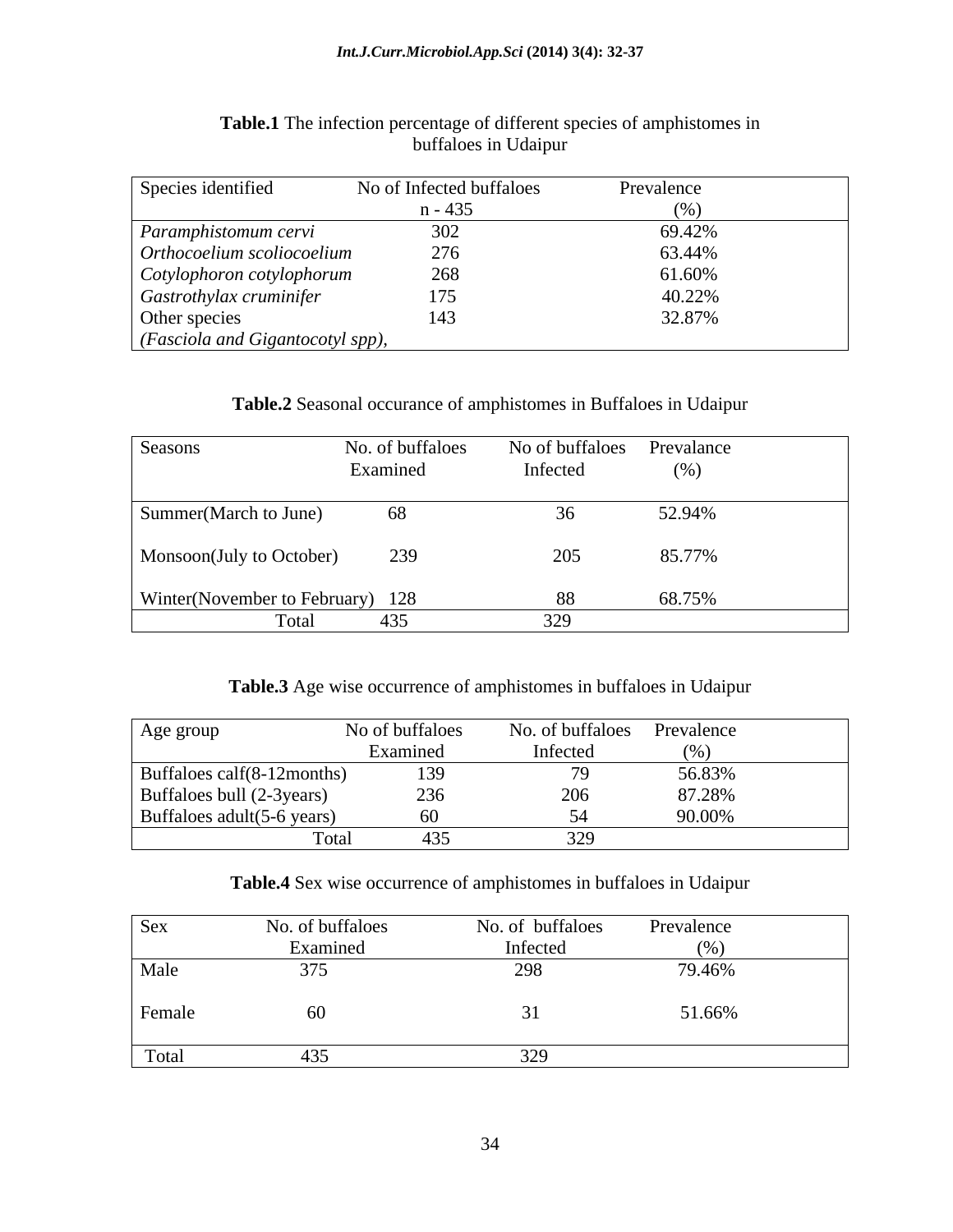After statistical analysis it can documented that buffaloes are more susceptible to *paramphistomum cervi* and *Orthocoelium*  amphistomes parasites, male (79.46%) *scoliocoelium*. The highest incidence of were found to be more infected as amphistomes (85.77%) in buffaloes were recorded in monsoon during the year The higher percentage of infection in male (Table 2), which were closely related to buffaloes was due to lack of caring, the work of (Nwosu *et al.,* 2007; improper food supplement, uncontrolled Shreedhar *et al*., 2009; Bhat *et al*., 2012; grazing practice, lack of hygienic cattle and Swarnakar & Kumawat, 2013). The farming and low economic value, whereas reason was that this season was the most females buffaloes were look after properly conductive to the breeding of snail viz. *Indoplanorbis, Lymnea* and *Gyraulus* spp. Moderate infection recorded in winter female buffaloes were brought to slaughter (68.75%) which was then followed by houses only in the condition of illness, summer (52.94%). Some reports also records high infection in summer (Manna *et al*., 1994; Kanyari *et al*., 2009; Gadhai The above finding indicates that infection *et al*., 2009 and Lone *et al*., 2012 & 2013).The geographical and climatic is major problem for the cattle farmers of condition like temperature, rainfall, humidity etc. may play the role in such amphistomes infection is dependent on type of incidences. age, sex and seasons. The above

with miracidium larva of amphistomes. needed. The infection takes place in early rainy season, that's the reason mature **Acknowledgement** amphistomes are prevalent in monsoon. As metacercaria remain viable for 2-3 months (Soulsby. 1982) so the infection

Table 3 shows the infection in different age group. Highest infection was found in References adult buffaloes (90.00%) followed by Buffalo bull  $(87.25\%)$  than calves  $R_{\text{D},\text{c}}$  and  $\Delta_{\text{c}}$  and  $M_{\text{C}}$  1002 (56.83%). This result shows the age dependency of infection of amphistomes. Heavy infection was found in buffaloes more than 2 years of age. The difference in the percentage of infection in various age groups may depend on the exposure to the source of infection.

Table 4 shows the sex wise occurrence of comparison to female buffaloes (51.66%). because of their future economic importance. This was also a reason that sterility or due to aging.

In Udaipur, arrival of rainy season starts at amphistomes parasites of cattle gathered in ending of summer, at that time snails were Udaipur can be used to design appropriate reactivated after aestivation and dispersed control measure, and focusing on the throughout the fields and become infected severe problem, further investigation is of amphistomes parasite in water buffaloes Udaipur. The study shows that age, sex and seasons. The above information on the prevalence of needed.

# **Acknowledgement**

seen in winter also.<br>
Major Research Project File No. 42-Authors are grateful to U.G.C. New Delhi for providing Financial Assistance as 505/2013 (SR).

## **References**

- Banerjee PS. and Agrawal MC .1992. Epizootiological studies in bovines on fluke infections with special reference to schistosomiasis. Indian Veterinary Journal. 69: 215-220.
- Bhat SA., Mir MUR., Qadir S., Allaie IM., khan HM., Hussain I., and Sheikh BA.,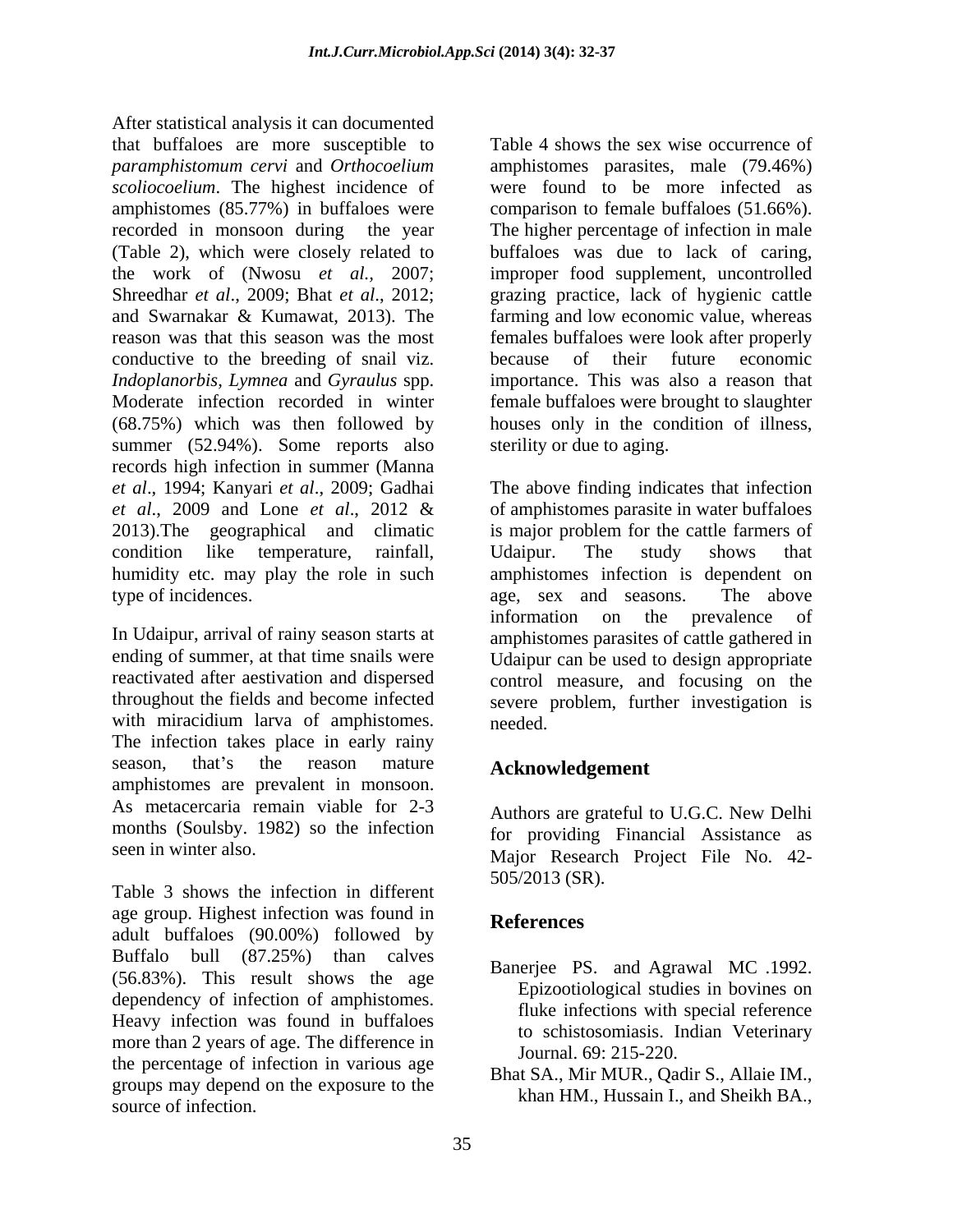2012. Prevalence of gastro-intestinal parasitic infections in sheep of

- Benesch C. 1993. Parasites of gastrointestinal tract of sheep in Hessen,
- 
- Dutt SC. 1980. Paramphistomes and
- Gadhai JA., Arshad MJ., Ali Q., Javid SB. gastrointestinal parasites of sheep and
- Gupta RP.,Yadav CL and Chaudhari, gastrointestinal nemetodes of sheep *Health.* 33:87.
- Hafeez M. and Rao BV. 1987. Lesions in changes in the population of visceral organs of sheep and goats
- Hassan SS., Kuar K., Joshi K and Juyal Journal of Veterinary Parasitology.
- 

nenatode interaction:think differently! Trends in Parasitology.26:376-381.

- Kashmir valley of India. Veterinary Kakar MN. and Kakarsulamankhel. 2008. World. Vol 5(11):667- 671. Prevalence of endo (Trematodes) and Germany; A postmortem study. (1): 34-36. ecto-parasites in cows and buffaloes of Quetta, Pakistan. Pakistan Vet. J. 28 (1): 34-36.
- Inaugural Dissertation, Fachbereich Kanyari PWN., Kagira JM and Mhoma Veterinar-medlizia, Justus Liebing- RJ. 2009. Prevalence and intensity of Universital, Giessen Germany. 146. endoparasite in small ruminants kept Chhabra RC. and Gill BS.1975. by farmers in Kisumu Municipality, Incidence of helminthic infections and Kenya. Livestock research for Rural control of amphistomiasis and Kanyari PWN., Kagira JM and Mhoma Development.21:1-10.
	- fascioliasis in animals in two villages Lone BA., Chishty MZ., Ahmad F., and of the Punjab. Journal of Research, PAU, 12: 184-188. gastrointestinal helminth parasite of paramphistomiasis of domestic Ganderbal, Kashmir. Glob. Vet 8(4): ruminant in India. PAU Press, Tak H.2012. A survey of slaughtered sheep and goats in 338-341.
	- Ludhiana and published by the joint Lone IM.,Shah MM., Iqbal A., Baba MA., Director, Communication Center, Sakina A., Wafai N., and Nasreen S. Punjab Agricultural University, 2013. Seasonal Occurance of Ludhiana. gastrointestinal Parasites in Sheep of and Shah SI. 2009. Prevalence of 2013. Seasonal Occurance of Kashmir Division. International Journal Of Livestock Research.3(2):135-138.
	- goats in and around Rawalpindi, Manna AK., Pramanik S. and Mukherjee Islamabad.Veterinary world. 2: 51-53. SS.1987.Epidemiology of Bengal.*Indian Journal of Animal* GS.1994. Incidence of paramphistomiasis in West *Health*. 33:87.
	- and goats in Haryana, India.Veterinary Nwosu CO., Madu PP. and Richerd WS. Parasitology. 24: 117-127. 2007. Prevalence and seasonal naturally infected with ruminal runminants in the semi-arid zone of amphistomes. Cheiron 16: 225-227. 2007. Prevalence and seasonal changes in the population of gastrointestinal nematodes of small north-eastern Nigeria. Veterinary Parasitology.144: 118-124.
	- PD. 2005.Epidemiology of Sahay MN., Sahai BN. and Singh SK. paramphistomosis in domestic 1989. Survey of Paramphistomiasis in ruminants in different district of Punjab and other adjoining areas. variation in the state of Bihar (India). 19(1):43-46. bovine, it`s seasonal and regional Indian Journal of Animal Health 28: 91-98.
- Hoste H., Sotiraki S., Landau SY., Jakson Sanyal PK. 1991. Studies on pasture F and Beveridge I. 2010. Goat – infectivity index of ovine infectivity index of ovine